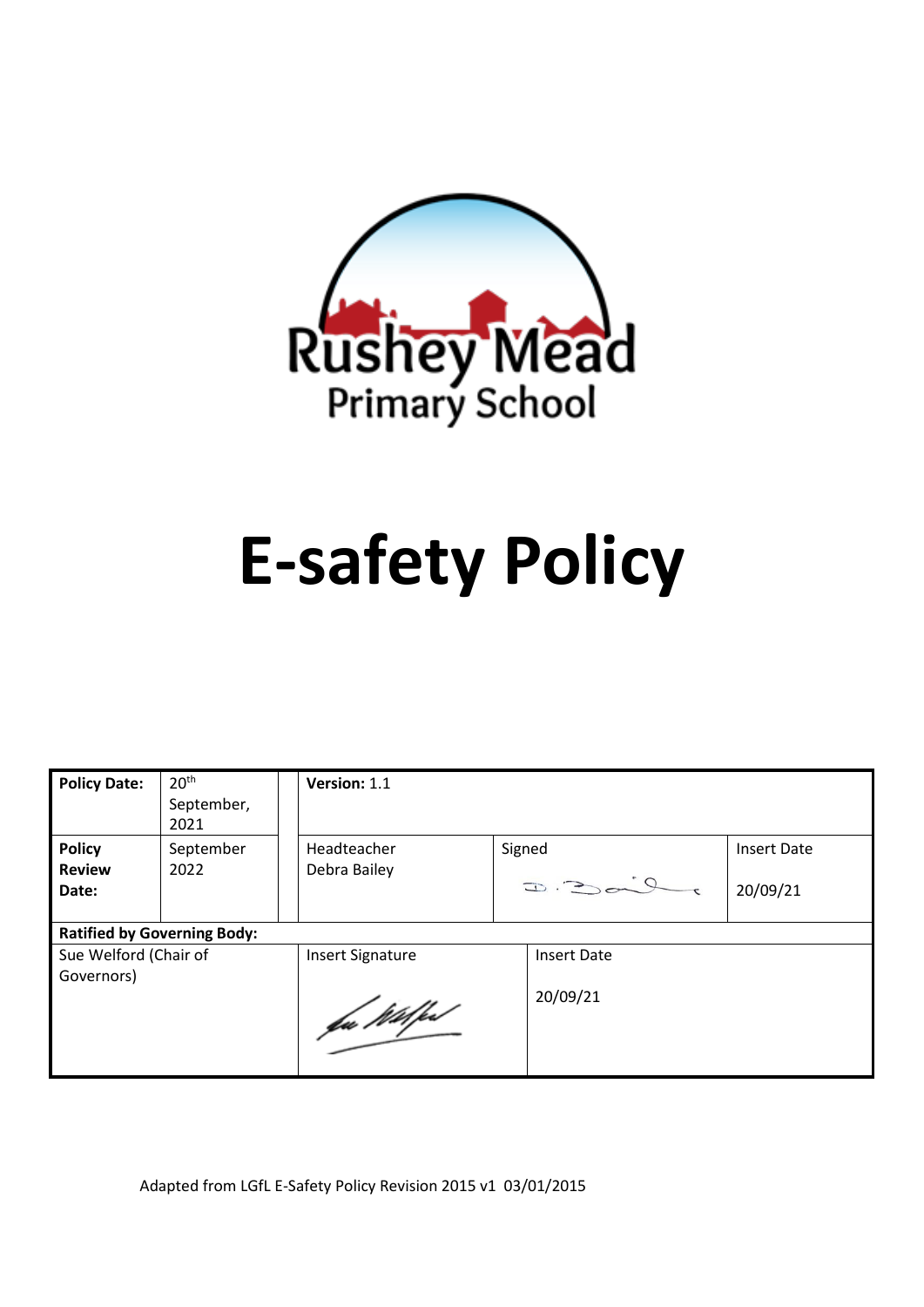## **Contents**

- 1. Introduction and Overview
	- Rationale and Scope
	- Roles and responsibilities
	- How the policy be communicated to staff/pupils/community
	- Handling complaints
	- Review and Monitoring
- 2. Education and Curriculum
	- Pupil e-safety curriculum
	- Staff and governor training
	- Parent awareness and training
- 3. Expected Conduct and Incident Management
- 4. Managing the ICT Infrastructure
	- Internet access, security (virus protection) and filtering
	- Network management (user access, backup, curriculum and admin)
	- Photographs and video of children
- 5. Data Security
	- Management Information System access
	- Data transfer
- 6. Equipment and Digital Content
	- Personal mobile phones and devices
	- Digital images and video
	- Asset disposal

## *Appendices:*

- 1. Acceptable Use Agreement (Staff)
- 2. Acceptable Use Agreement (Pupils KS1, KS2)
- 3. Acceptable Use Agreement including photo/video permission (Parents)
- 4. What do we do if..? Guidance document.
- 5. Search and Confiscation guidance from DfE <https://www.gov.uk/government/publications/searching-screening-and-confiscation>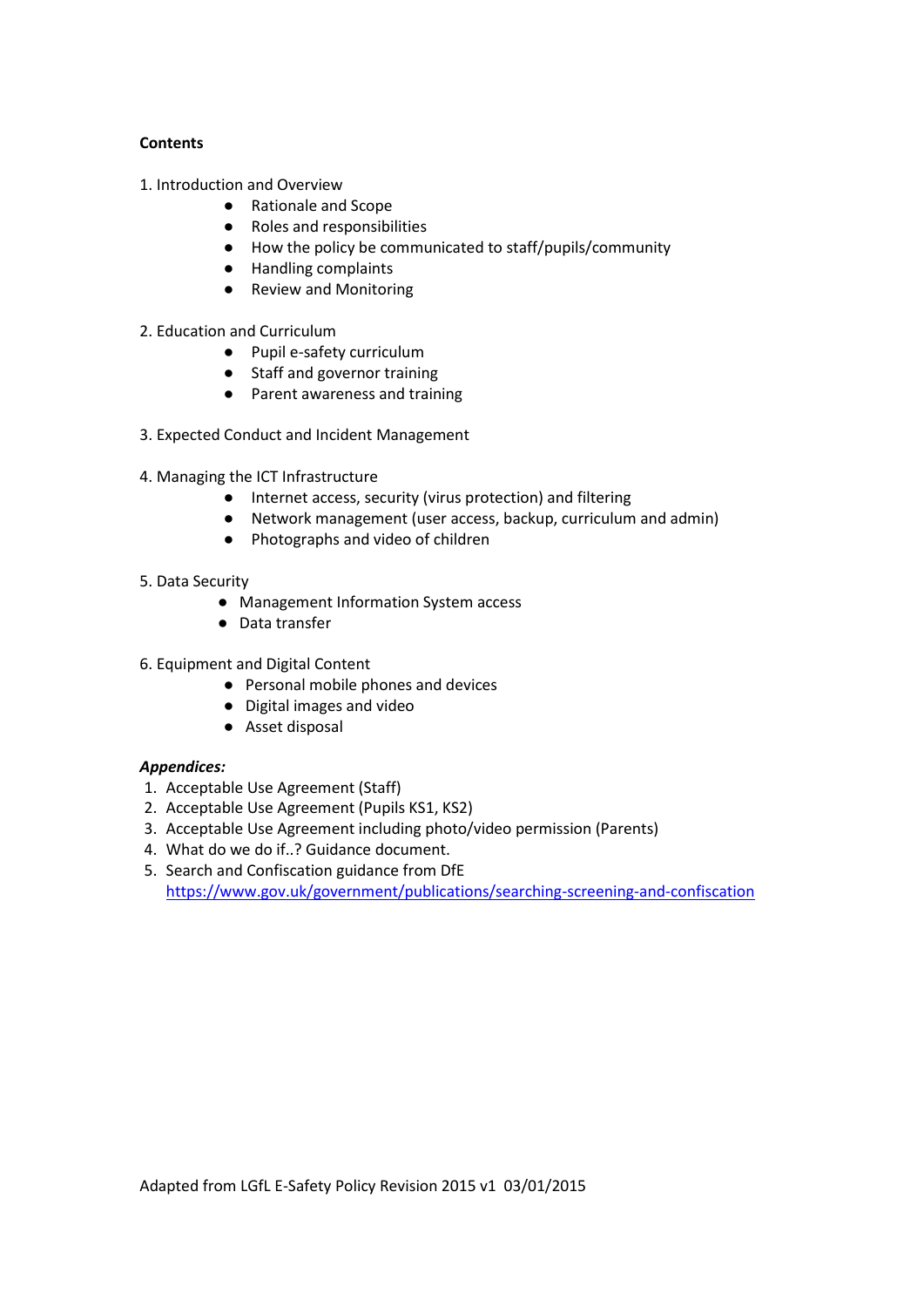# **1. Introduction and Overview**

## **Rationale**

## **The purpose of this policy is to:**

- set out the key principles expected of all members of the school community at Rushey Mead Primary with respect to the use of ICT-based technologies.
- safeguard and protect the children and staff of Rushey Mead Primary School.
- assist school staff working with children to work safely and responsibly with the

Internet and other communication technologies and to monitor their own standards and practice.

● set clear expectations of behaviour and/or codes of practice relevant to responsible use of the Internet for educational, personal or recreational use.

● have clear structures to deal with online abuse such as cyberbullying which are cross referenced with other school policies.

● ensure that all members of the school community are aware that unlawful or unsafe behaviour is unacceptable and that, where appropriate, disciplinary or legal action will be taken.

● minimise the risk of misplaced or malicious allegations made against adults who work with students.

## **The main areas of risk for our school community can be summarised as follows: Content**

● exposure to inappropriate content, including online pornography, ignoring age ratings in games (exposure to violence associated with often racist language), substance abuse.

- lifestyle websites, for example pro-anorexia/self-harm/suicide sites
- hate sites, incitement to extremism.
- content validation: how to check authenticity and accuracy of online content and evaluate what we see online.
- How to recognise which techniques can be used for persuasion.
- Learn how to make judgements and not make assumptions.

### **Contact**

- grooming
- cyber-bullying in all forms
- identity theft (including 'frape' (hacking Facebook profiles)) and sharing passwords
- learn that people behave different online. This can include anonymity and invisibility.

## **Conduct**

- privacy issues, including disclosure of personal information
- digital footprint and online reputation
- health and well-being (amount of time spent online (Internet or gaming))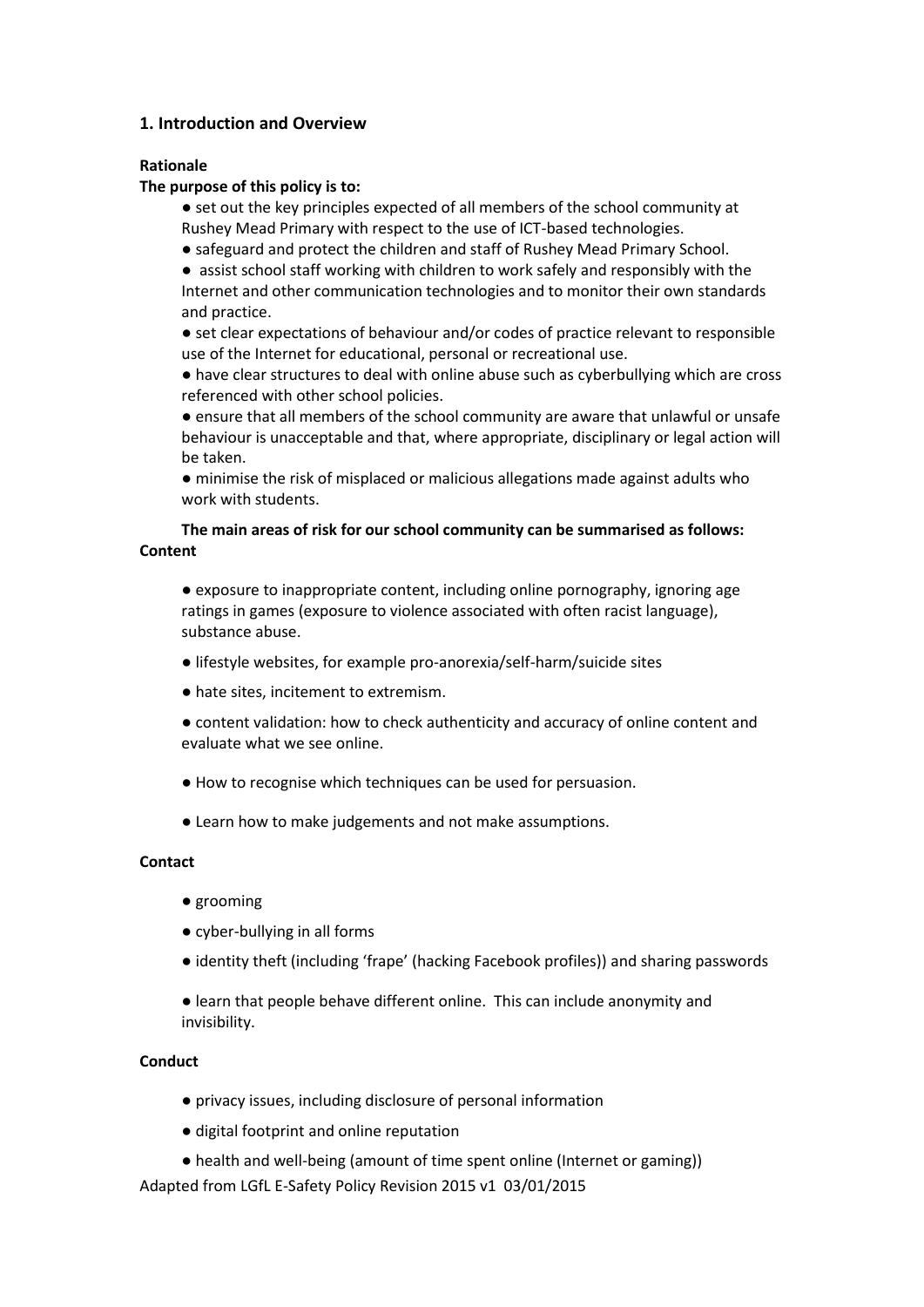- sexting (sending and receiving of personally intimate images) also referred to as SGII (self-generated indecent images)
- copyright (little care or consideration for intellectual property and ownership such as music and film)

(Ref Ofsted inspection guidance Jan 2014)

(Ref Teaching Online safety in school – Ofsted June 2019)

## **Scope**

This policy applies to all members of Rushey Mead Primary School community (including staff, pupils, volunteers, parents, carers, visitors, community users) who have access to and are users of school ICT systems, both in and out of Rushey Mead Primary School.

The Education and Inspections Act 2006 empowers Headteachers to such extent as is reasonable, to regulate the behaviour of pupils when they are off the school site and empowers members of staff to impose disciplinary penalties for inappropriate behaviour. This is pertinent to incidents of cyber-bullying, or other e-safety incidents covered by this policy, which may take place outside of the school, but is linked to membership of the school. The 2011 Education Act increased these powers with regard to the searching for and of electronic devices and the deletion of data (see appendix for template policy). In the case of both acts, action can only be taken over issues covered by the published Behaviour Policy.

The school will deal with such incidents within this policy and associated behaviour and antibullying policies and will, where known, inform parents or carers of incidents of inappropriate esafety behaviour that take place out of school.

| Role                                                        | Key Responsibilities                                                                                                                                                                                         |
|-------------------------------------------------------------|--------------------------------------------------------------------------------------------------------------------------------------------------------------------------------------------------------------|
| Headteacher /<br>Designated Child<br><b>Protection Lead</b> | To take overall responsibility for e-safety provision<br>To take overall responsibility for data and data security (SIRO)<br>To ensure the school uses an approved, filtered Internet Service,               |
|                                                             | which complies with current statutory requirements<br>To be responsible for ensuring that staff receive suitable training<br>to carry out their e-safety roles and to train other colleagues, as<br>relevant |
|                                                             | To be aware of procedures to be followed in the event of a serious<br>e-safety incident.                                                                                                                     |
|                                                             | To receive regular monitoring reports from the E-Safety Co-<br>ordinator                                                                                                                                     |
|                                                             | • To ensure that there is a system in place to monitor and support<br>staff who carry out internal e-safety procedures (e.g. network<br>manager)                                                             |
|                                                             | To communicate regularly with SLT and the Safeguarding<br>Governor / committee to discuss current issues, review incident<br>logs and filtering / change control logs                                        |
|                                                             | To ensure that an e-safety incident log is kept up to date<br>Liaises with the Local Authority and relevant agencies<br>$\bullet$                                                                            |
|                                                             | Takes day to day responsibility for e-safety issues                                                                                                                                                          |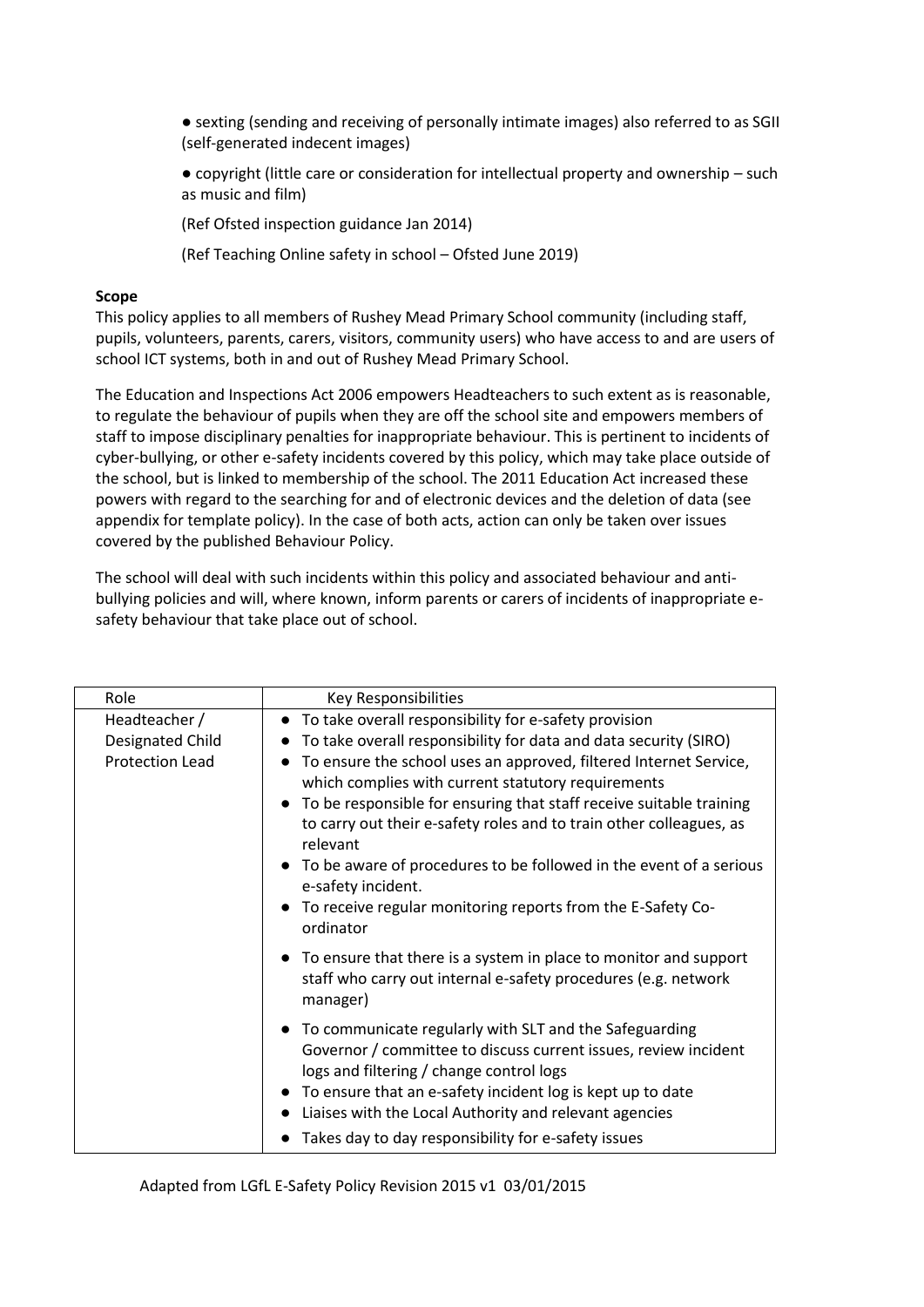| E-Safety Co-<br>ordinator / ICT Lead<br>Teacher | • Has a leading role in establishing and reviewing the school e-safety<br>policies / documents<br>Promotes an awareness and commitment to e-safeguarding<br>throughout the school community<br>Ensures that e-safety education is embedded across the curriculum<br>Liaises with school ICT technical staff<br>To ensure that all staff are aware of the procedures that need to be<br>followed in the event of an e-safety incident<br>Facilitates training and advice for all staff<br>Is regularly updated in e-safety issues and legislation, and be aware<br>of the potential for serious child protection issues to arise from:<br>sharing of personal data<br>access to illegal / inappropriate materials<br>inappropriate on-line contact with adults / strangers<br>٠<br>potential or actual incidents of grooming<br>• cyber-bullying and use of social media<br>Oversees the delivery of the e-safety element of the Computing<br>curriculum<br>Supports with remote learning, including preparing the children for<br>how to learn remotely and ensuring that staff adopt a duty of care<br>relating to e-safety. |
|-------------------------------------------------|-------------------------------------------------------------------------------------------------------------------------------------------------------------------------------------------------------------------------------------------------------------------------------------------------------------------------------------------------------------------------------------------------------------------------------------------------------------------------------------------------------------------------------------------------------------------------------------------------------------------------------------------------------------------------------------------------------------------------------------------------------------------------------------------------------------------------------------------------------------------------------------------------------------------------------------------------------------------------------------------------------------------------------------------------------------------------------------------------------------------------------|
| Governors                                       | • To ensure that the school follows all current e-safety advice to<br>keep the children and staff safe<br>To approve the E-Safety Policy and review the effectiveness of the<br>policy. This will be carried out by the Governors / Governors Sub<br>Committee receiving regular information about e-safety incidents<br>and monitoring reports. A member of the Governing Body has<br>taken on the role of Safeguarding Governor<br>To support the school in encouraging parents and the wider<br>community to become engaged in e-safety activities                                                                                                                                                                                                                                                                                                                                                                                                                                                                                                                                                                         |
| Network<br>Manager/technician                   | To report any e-safety related issues that arises, to the e-safety<br>coordinator.<br>To ensure that users may only access the school's networks<br>through an authorised and properly enforced password protection<br>policy, in which passwords are regularly changed<br>To ensure that provision exists for misuse detection and malicious<br>attack e.g. keeping virus protection up to date)<br>To ensure the security of the school ICT system<br>To ensure that access controls / encryption exist to protect<br>personal and sensitive information held on school-owned devices<br>The school's policy on web filtering is applied and updated on a<br>regular basis<br>The LA/ web filtering provider is informed of issues relating to the<br>$\bullet$<br>filtering applied<br>That he / she keeps up to date with the school's e-safety policy and<br>$\bullet$<br>technical information in order to effectively carry out their e-safety<br>role and to inform and update others as relevant                                                                                                                     |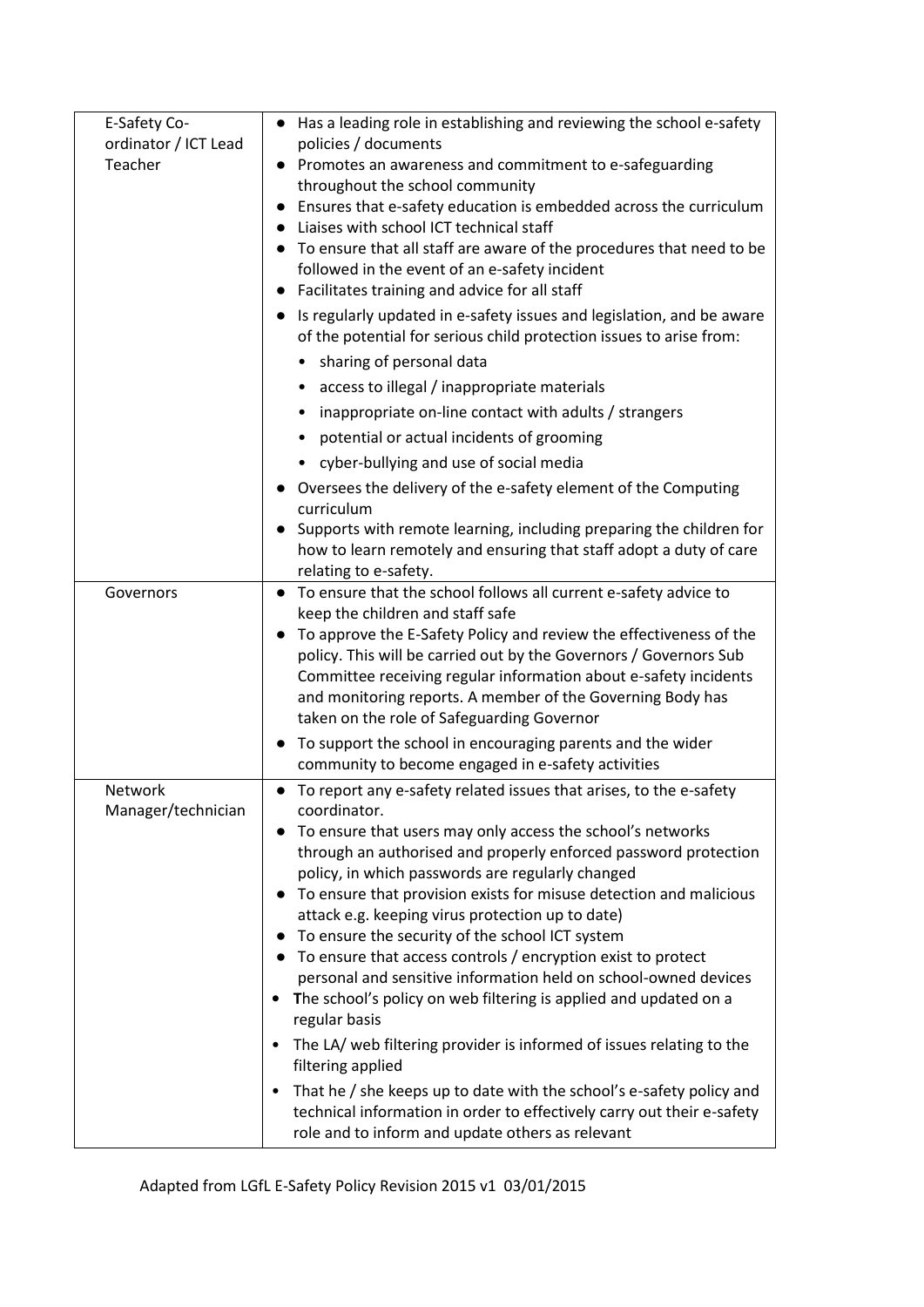|              | That the use of the network, remote access, data systems and<br>email is regularly monitored in order that any misuse or attempted<br>misuse can be reported to the E-Safety Co-ordinator / Headteacher<br>for investigation, action or sanction.<br>To ensure appropriate backup procedures exist so that critical<br>information and systems can be recovered in the event of a<br>disaster.<br>To keep up-to-date documentation of the school's e-security and<br>technical procedures                                                                                                                                                                                                                                                                                                                                                                                     |
|--------------|-------------------------------------------------------------------------------------------------------------------------------------------------------------------------------------------------------------------------------------------------------------------------------------------------------------------------------------------------------------------------------------------------------------------------------------------------------------------------------------------------------------------------------------------------------------------------------------------------------------------------------------------------------------------------------------------------------------------------------------------------------------------------------------------------------------------------------------------------------------------------------|
| Data Manager | To ensure that all data held on pupils on the school office machines<br>$\bullet$<br>have appropriate access controls in place                                                                                                                                                                                                                                                                                                                                                                                                                                                                                                                                                                                                                                                                                                                                                |
| Teachers     | To embed e-safety issues in all aspects of the curriculum and other<br>school activities                                                                                                                                                                                                                                                                                                                                                                                                                                                                                                                                                                                                                                                                                                                                                                                      |
|              | To supervise and guide pupils carefully when engaged in learning<br>activities involving online technology (including, extra-curricular<br>and extended school activities if relevant)<br>To ensure that pupils are fully aware of research skills and are fully<br>aware of legal issues relating to electronic content such as<br>copyright laws and creative commons licences.                                                                                                                                                                                                                                                                                                                                                                                                                                                                                             |
| All staff    | • To read, understand and help promote the school's e-safety<br>policies and guidance<br>• To read, understand, sign and adhere to the school staff<br>Acceptable Use Agreement<br>To be aware of e-safety issues related to the use of mobile phones,<br>cameras and hand held devices and that they monitor their use<br>and implement current school policies with regard to these devices<br>• To report any suspected misuse or problem to the Head Teacher<br>• To maintain an awareness of current e-safety issues and guidance<br>e.g. through CPD<br>• To model safe, responsible and professional behaviours in their<br>own use of technology<br>• To ensure that any digital communications with pupils should be<br>on a professional level and only through school based systems,<br>never through personal mechanisms, e.g. email, text, mobile<br>phones etc. |
| Pupils       | Read, understand, sign and adhere to the Pupil Acceptable Use<br>Policy<br>have a good understanding of research skills and the need to avoid<br>plagiarism and uphold copyright regulations<br>• to understand the importance of reporting abuse, misuse or access<br>to inappropriate materials<br>to know what action to take if they or someone they know feels<br>worried or vulnerable when using online technology.<br>to know and understand school policy on the use of mobile<br>phones, digital cameras and hand held devices.<br>To know and understand school policy on the taking / use of<br>images and on cyber-bullying.<br>To understand the importance of adopting good e-safety practice<br>when using digital technologies out of school and realise that the                                                                                            |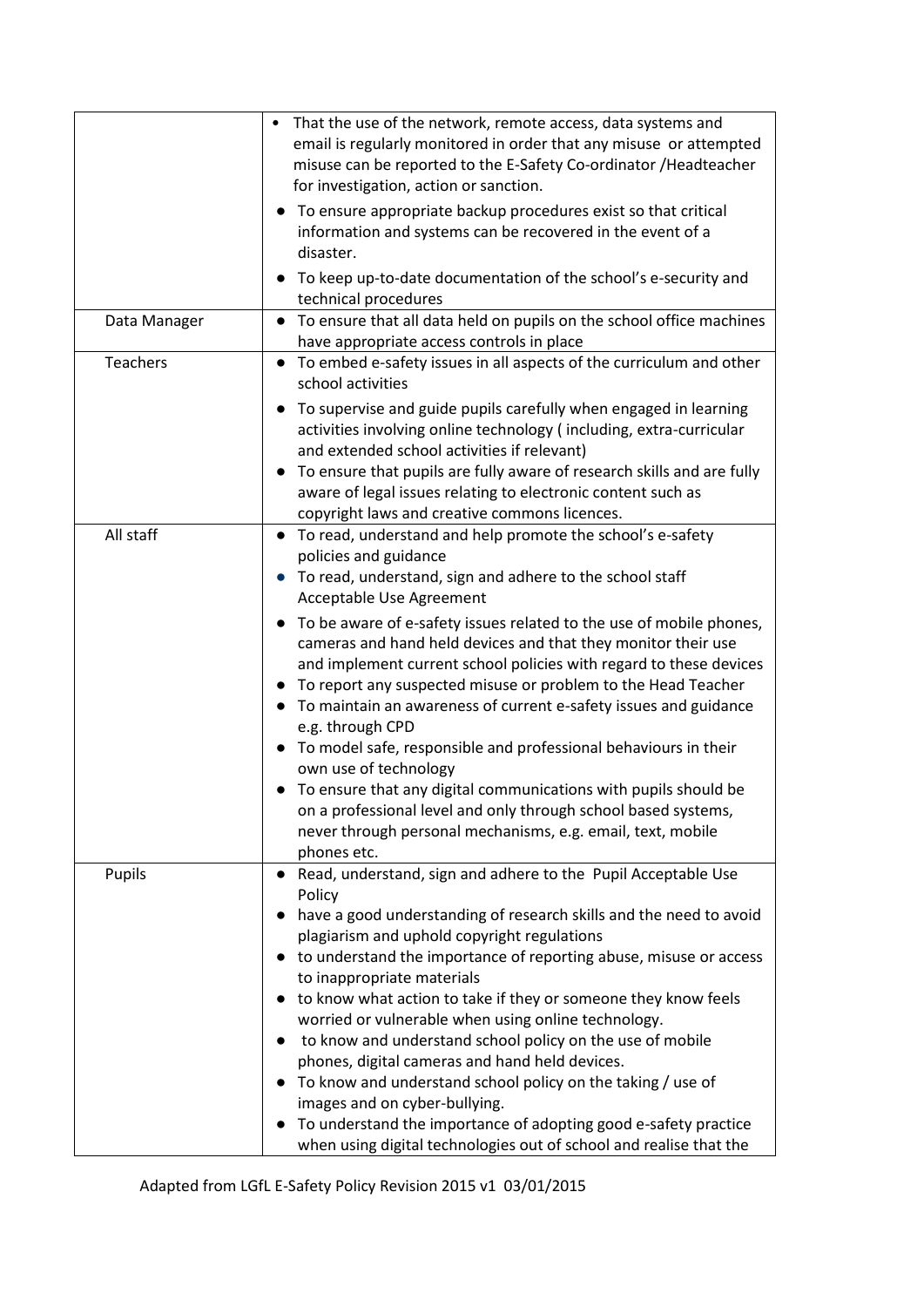|                        | school's E-Safety Policy covers their actions out of school, if related<br>to their membership of the school<br>To take responsibility for learning about the benefits and risks of<br>using the Internet and other technologies safely both in school and<br>at home<br>to help the school in the creation/review of e-safety policies |
|------------------------|-----------------------------------------------------------------------------------------------------------------------------------------------------------------------------------------------------------------------------------------------------------------------------------------------------------------------------------------|
| Parents/carers         | to support the school in promoting e-safety and endorse the<br>Parents' Acceptable Use Agreement which includes the pupils' use<br>of the Internet and the school's use of photographic and video<br>images<br>to read, understand and promote the school Pupil Acceptable Use<br>Agreement with their children                         |
|                        | to access the school websites in accordance with the relevant<br>school Acceptable Use Agreement.                                                                                                                                                                                                                                       |
|                        | to consult with the school if they have any concerns about their<br>children's use of technology                                                                                                                                                                                                                                        |
| <b>External groups</b> | Any external individual / organisation will sign an Acceptable Use<br>Policy prior to using any equipment or the Internet within school                                                                                                                                                                                                 |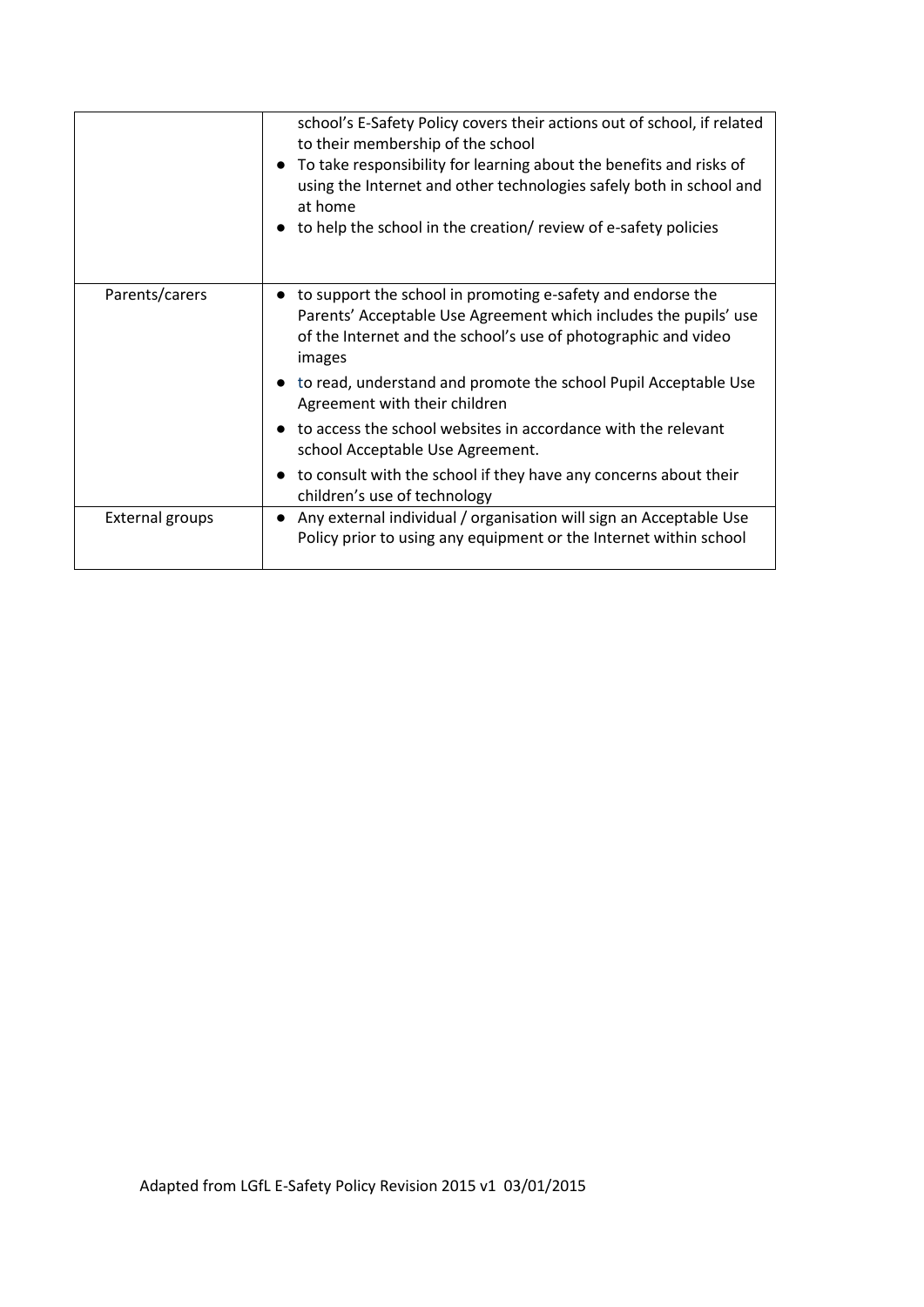# **Communication:**

The policy will be communicated to staff/pupils/community in the following ways:

- Policy to be posted on the school website and stored on the shared network drive
- Policy to be part of school induction pack for new staff
- Acceptable use agreements discussed with pupils at the start of each year.
- Acceptable use agreements to be issued to whole school community, usually on entry to the school
- Acceptable use agreements to be held in pupil and personnel files

## **Handling complaints:**

- The school will take all reasonable precautions to ensure e-safety. However, owing to the international scale and linked nature of Internet content, the availability of mobile technologies and speed of change, it is not possible to guarantee that unsuitable material will never appear on a school computer or mobile device. Neither the school nor the Local Authority can accept liability for material accessed, or any consequences of Internet access.
- Staff and pupils are given information about infringements in use and possible sanctions. Sanctions available include:
	- o informing parents or carers;
	- o removal of Internet or computer access for a period
	- o referral to LA / Police.
- Our E-Safety Coordinator acts as first point of contact for any complaint. Any complaint about staff misuse is referred to the Headteacher.
- Complaints of cyberbullying are dealt with in accordance with our Anti-Bullying Policy. Complaints related to child protection are dealt with in accordance with school / LA child protection procedures.

## **Review and Monitoring**

The e-safety policy will be referenced from within other school policies: Child Protection policy, Anti-Bullying policy and Behaviour policy.

- The school has an e-safety coordinator who will be responsible for document ownership, review and updates.
- The e-safety policy will be reviewed regularly or when any significant changes occur with regard to the technologies in use within the school
- The e-safety policy has been written by the school e-safety Coordinator and is current and appropriate for its intended audience and purpose.
- There is widespread ownership of the policy and it has been agreed by the SLT and approved by Governors. All amendments to the school e-safeguarding policy will be discussed in detail with all members of teaching staff.

# **2. Education and Curriculum**

## **Pupil e-safety curriculum**

This school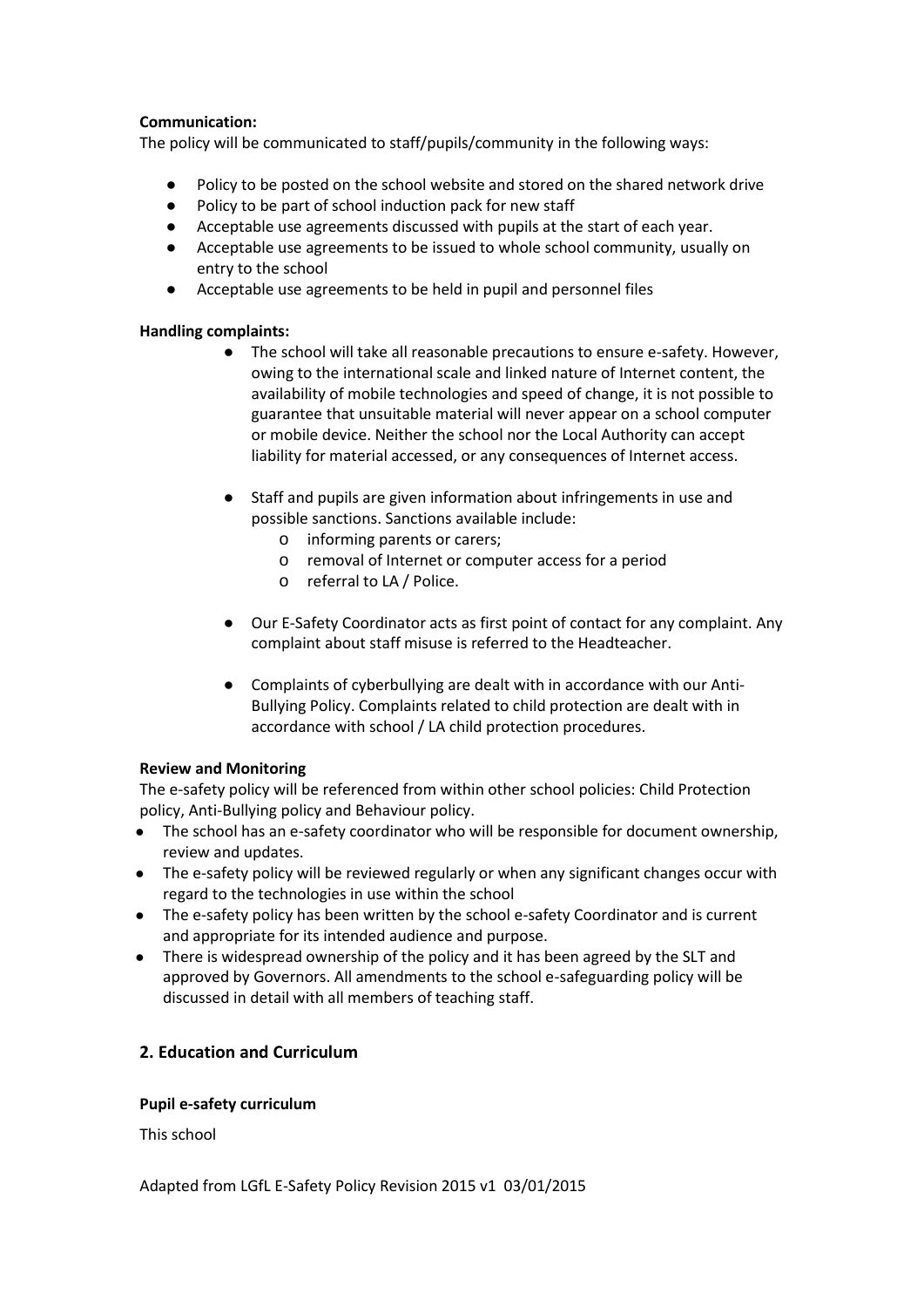- Has a clear, progressive e-safety education programme as part of the Computing curriculum / PSHE curriculum. This covers a range of skills and behaviours appropriate to their age and experience.
- Plans Internet use carefully to ensure that it is age-appropriate and supports the learning objectives for specific curriculum areas.
- Will remind pupils about their responsibilities through an end-user Acceptable Use Policy which every pupil will sign and will be displayed throughout the school and a reminder will be displayed when a pupil logs on to the school network.
- Ensures staff will model safe and responsible behaviour in their own use of technology during lessons.
- Ensures that when copying materials from the web, staff and pupils understand issues around plagiarism; how to check copyright and also know that they must respect and acknowledge copyright / intellectual property rights;
- Ensures that staff and pupils understand the issues around aspects of the commercial use of the Internet, as age appropriate. This may include, risks in popups; buying on-line; on-line gaming / gambling;
- Has a whole school approach that embeds teaching about online safety and harm. In practice, this is about creating a culture that incorporates the principles of online safety across all elements of school life, and proactively engages staff, pupils and parents/carers. Rushey Mead Primary School promotes the agreed principles of online safety, and reviews, maintains and embeds online safety principles, as well as to model the online safety principles consistently.

# **Staff and governor training**

This school

- Ensures staff know how to send or receive sensitive and personal data and understand the requirement to encrypt data where the sensitivity requires data protection;
- Makes regular training available to staff on e-safety issues and the school's e-safety education program.
- Provides , as part of the induction process, all new staff with information and guidance on the e-safeguarding policy and the school's Acceptable Use Policies.

## **Parent awareness and training**

## This school

- Runs a rolling programme of advice, guidance and training for parents, including:
	- o Introduction of the Acceptable Use Agreements to new parents, to ensure that principles of e-safe behaviour are made clear
	- o Information in school newsletters; on the school web site;
	- o suggestions for safe Internet use at home;
	- o provision of information about national support sites for parents.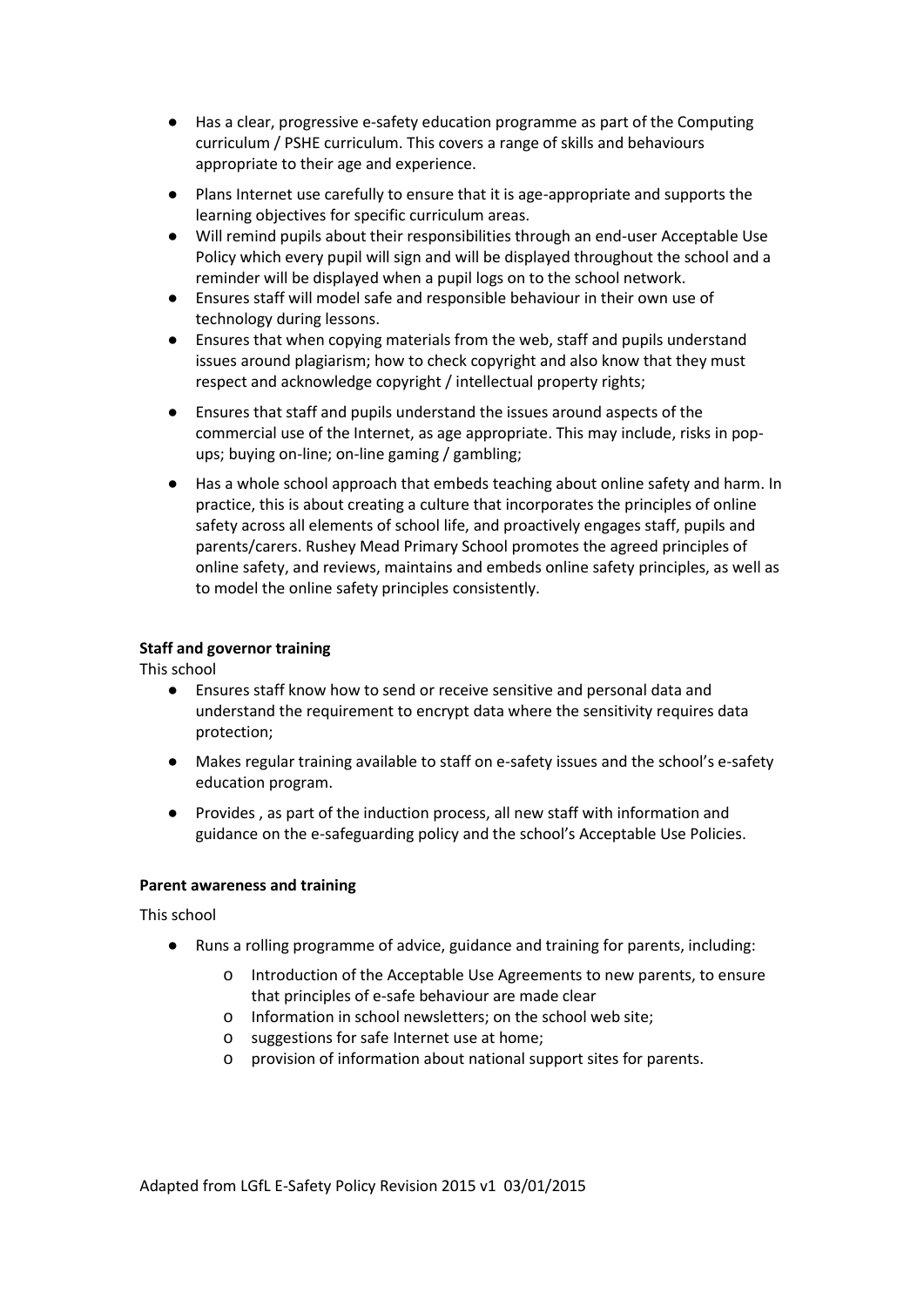# **3. Expected Conduct and Incident management**

# **Expected conduct**

In this school, all users:

- o are responsible for using the school ICT systems in accordance with the relevant Acceptable Use Policy which they will be expected to sign before being given access to school systems. (at KS1 it would be expected that parents/carers would sign on behalf of the pupils.)
- o need to understand the importance of misuse or access to inappropriate materials and are aware of the consequences
- o need to understand the importance of reporting abuse, misuse or access to inappropriate materials and know how to do so
- o should understand the importance of adopting good e-safety practice when using digital technologies out of school and realise that the school's E-Safety Policy covers their actions out of school, if related to their membership of the school
- o will be expected to know and understand school policies on the use of mobile phones, digital cameras and hand held devices. They should also know and understand school policies on the taking and using images and on cyber-bullying

## Staff

o are responsible for reading the school's e-safety policy and using the school ICT systems accordingly, including the use of mobile phones, and hand held devices.

## Pupils

o should have a good understanding of research skills and acting responsibly and safely online.

## Parents/Carers

- o should provide consent for pupils to use the Internet, as well as other technologies, as part of the e-safety Acceptable Use Agreement form at time of their child's entry to the school
- o should know and understand what the 'rules of appropriate use' are and what sanctions result from misuse

# **Incident Management**

In this school:

- o We refer to the *What do we do if..? Guidance document* to inform reporting pathways and appropriate responses to common e-safety issues.
- o there is strict monitoring and application of the e-safety policy and a differentiated and appropriate range of sanctions, though the attitudes and behaviour of users are generally positive and there is rarely need to apply sanctions
- o all members and its wider community are encouraged to be vigilant in reporting issues, in the confidence that issues will be dealt with quickly and sensitively, through the school's escalation processes.
- o support is actively sought from other agencies as needed (e.g. the local authority and regional broadband grid, UK Safer Internet Centre helpline) in dealing with esafety issues
- o monitoring and reporting of e safety incidents takes place and contribute to developments in policy and practice in e-safety within the school. The records are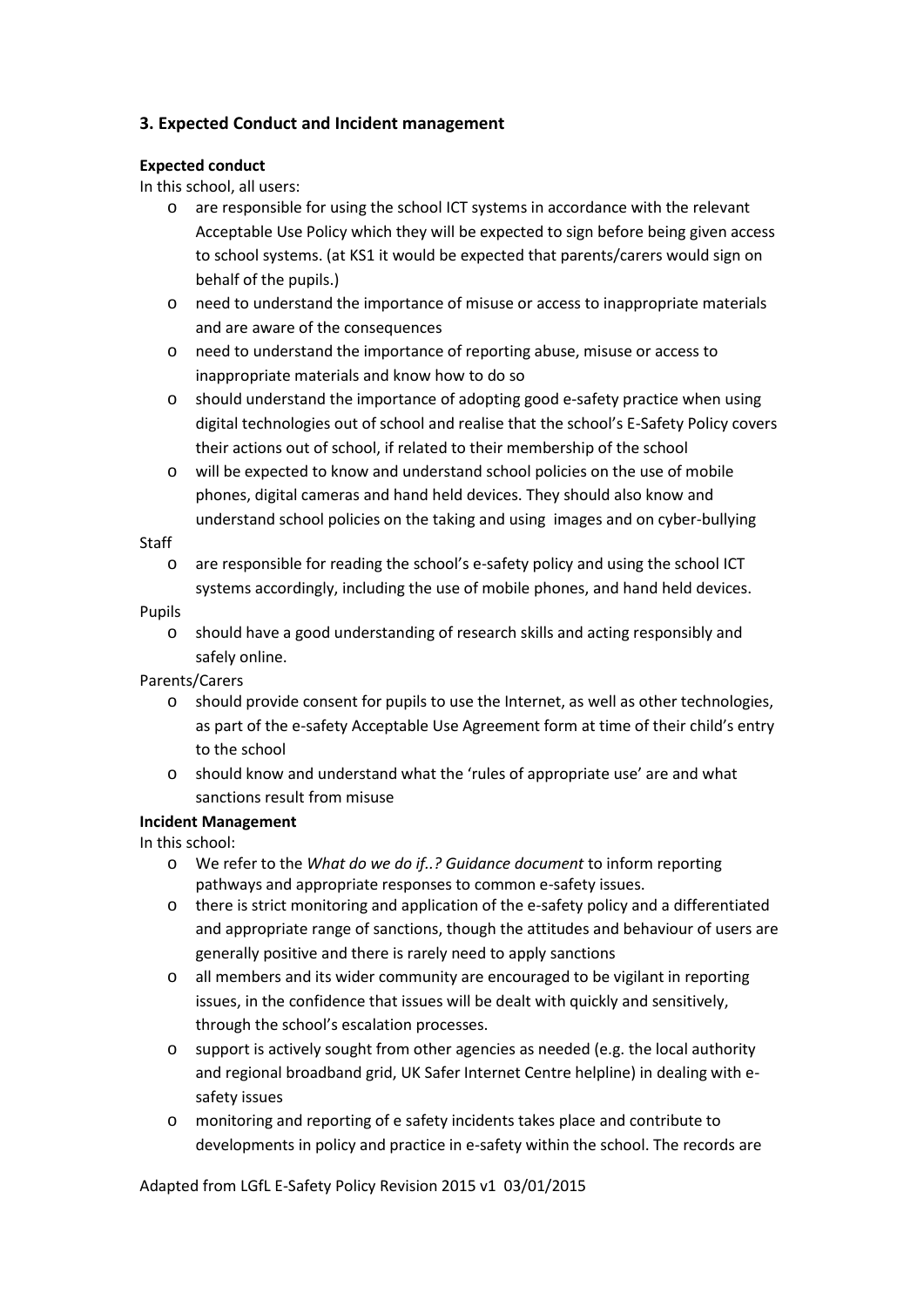reviewed and audited and reported to the school's senior leaders, Governors /the LA.

- o parents / carers are specifically informed of e-safety incidents involving young people for whom they are responsible.
- o We will contact the Police if one of our staff or pupils receives online communication that we consider is particularly disturbing or breaks the law

# **4. Managing the ICT infrastructure**

# **Internet access, security (virus protection) and filtering**

This school:

- o Has the educational filtered secure broadband connectivity;
- o Uses a filtering system which blocks sites that fall into categories such as pornography, race hatred, gaming, sites of an illegal nature, etc. All changes to the filtering policy is logged and only available to staff with the approved 'web filtering management' status;
- o Ensures network healthy through use of anti-virus software;
- o Uses DfE approved methods to send personal data over the Internet and uses encrypted devices or secure remote access were staff need to access personal level data off-site;
- o Only unblocks other external social networking sites for specific purposes;
- o Is vigilant in its supervision of pupils' use at all times, as far as is reasonable;
- o Ensures all staff and students have signed an acceptable use agreement form and understands that they must report any concerns;
- o Ensures pupils only publish within an appropriate environment
- o Informs all users that Internet use is monitored;
- o Informs staff and students that that they must report any failure of the filtering systems directly to the e-safety co-ordinator.
- o Immediately refers any material we suspect is illegal to the appropriate authorities – Police – and the LA.

## **Network management (user access, backup)**

This school

- o Uses individual, audited log-ins for all staff users;
- o Storage of all data within the school will conform to the UK data protection requirements and subsequent General Data Protection Regulation (GDPR).
- o Pupils and Staff using mobile technology, where storage of data is online, will conform to the [EU data protection directive](http://en.wikipedia.org/wiki/Data_Protection_Directive) where storage is hosted within the EU.

*To ensure the network is used safely, this school:*

- Ensures staff and pupils read, accept and sign the Acceptable User Policy.
- **Photographs and videos of children**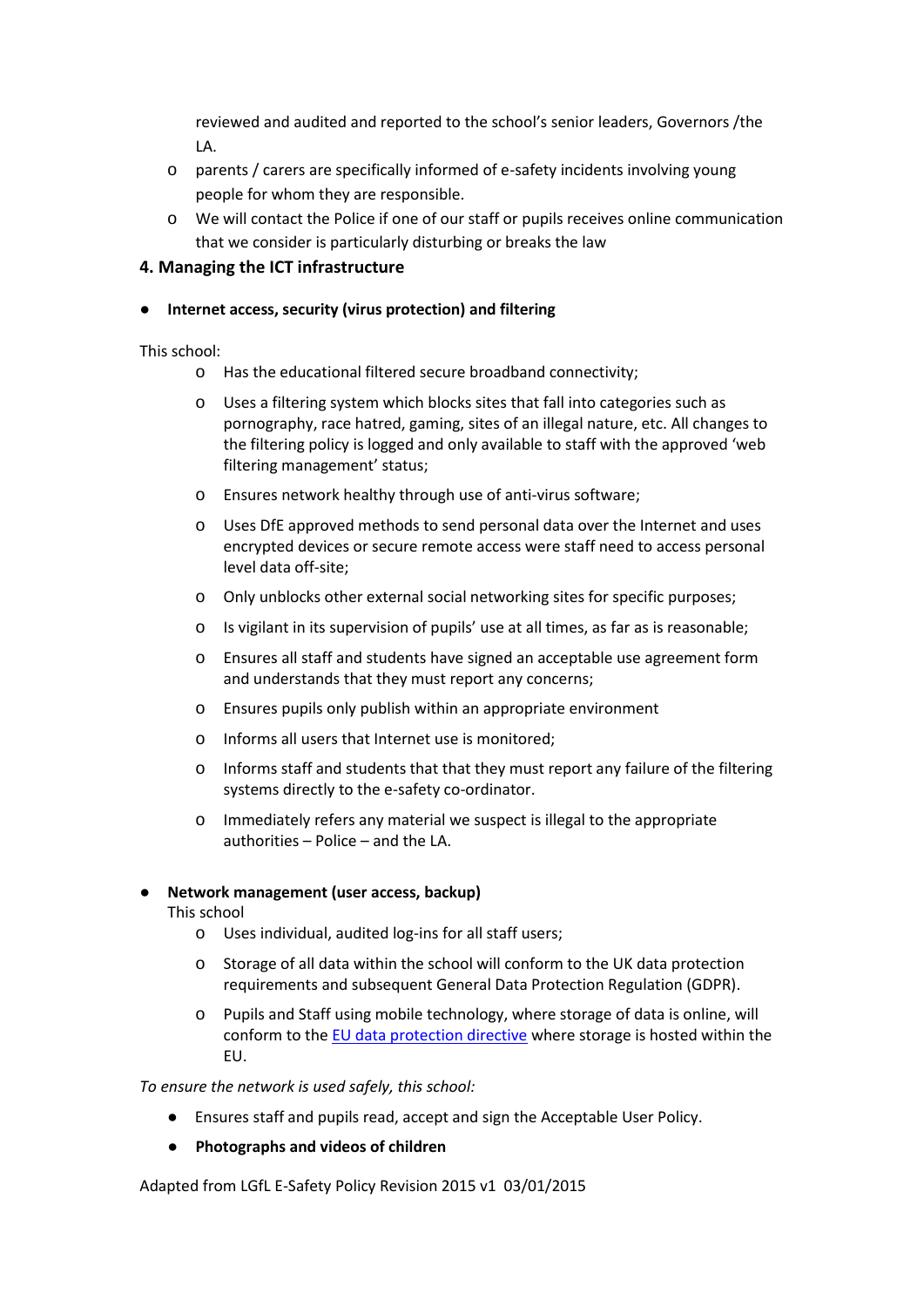- o To comply with the Data Protection Act 1998, we ask for parents' permission before we photograph or make recordings of pupils.
- o We follow the following rules for any external use of digital images:
	- If the pupil is named, we avoid using their photograph. If their **photograph is used, we avoid naming the pupil.**
- o Where showcasing examples of pupils work we **only** use their **first names**, rather than their full names.
- o If showcasing digital video work to an external audience, we take care to ensure that pupils aren't referred to by name on the video, and that pupils' full names aren't given in credits at the end of the film.
- o Only images of pupils in suitable dress are used.

# **5. Data security: Management Information System access and Data transfer**

# **Strategic and operational practices**

At this school:

- The Head Teacher is the Senior Information Risk Officer (SIRO).
- Staff are clear who are the key contact(s) for key school information (the Information Asset Owners) are.
- We ensure staff know who to report any incidents where data protection may have been compromised.
- All staff are DBS checked and records are held in one central record.

We ensure ALL the following school stakeholders sign an Acceptable Use Agreement form. We have a system so we know who has signed.

- o staff,
- o governors,
- o pupils
- o parents

This makes clear staffs' responsibilities with regard to data security, passwords and access.

- We follow LA guidelines for the transfer of any data, such as MIS data or reports of children, to professionals working in the Local Authority or their partners in Children's Services / Family Services, Health, Welfare and Social Services.
- We require that any Protect and Restricted material must be encrypted if the material is to be removed from the school and limit such data removal. / We have an approved remote access solution so staff can access sensitive and other data from home, without need to take data home.

# **Technical Solutions**

- Staff have secure area(s) on the network to store sensitive documents or photographs.
- We use encrypted flash drives if any member of staff has to take any sensitive information off site.
- We use VPN solution with its 2-factor authentication for remote access into our systems.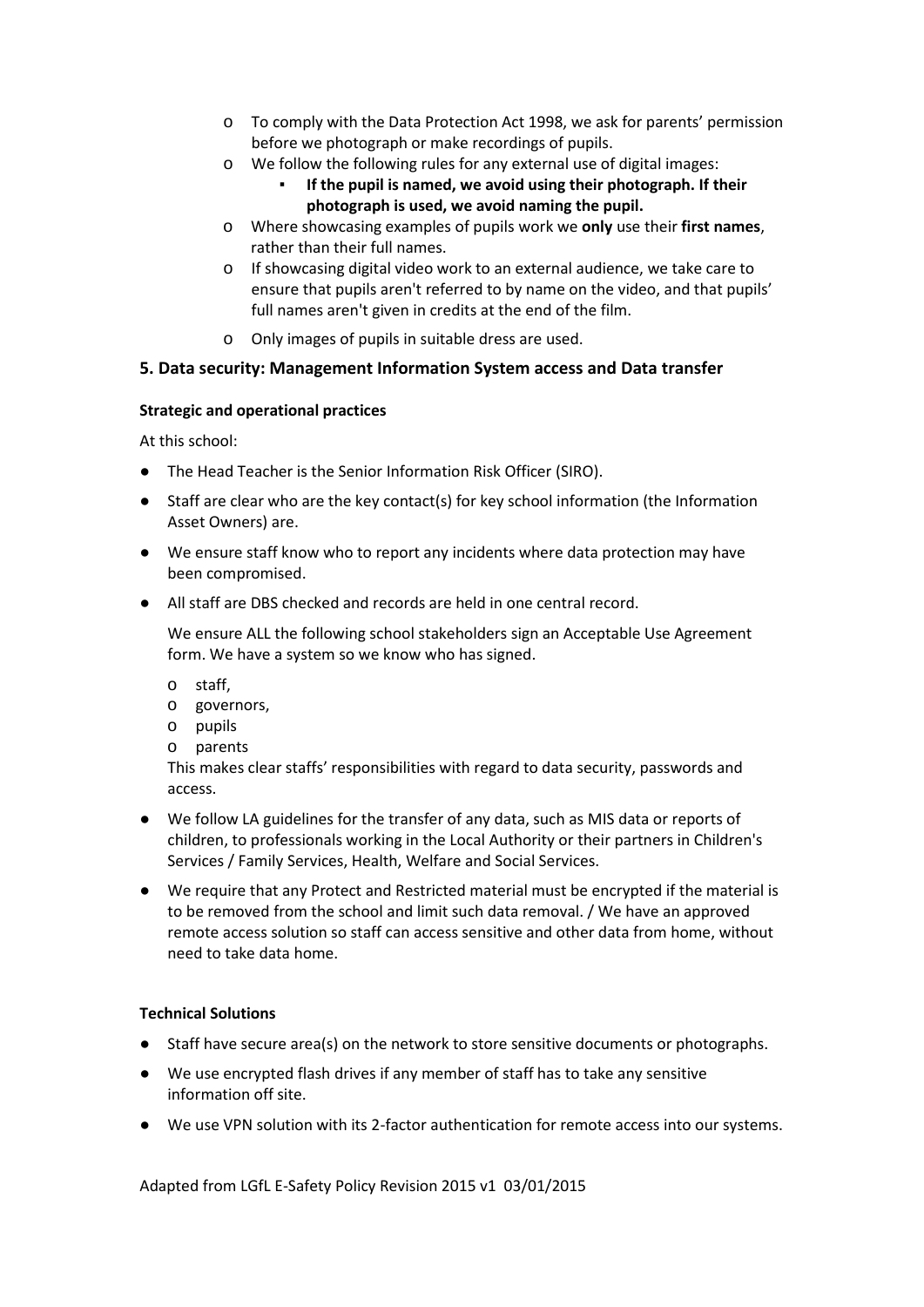- We store any Protect and Restricted written material in lockable storage cabinets in a lockable storage area.
- We comply with the WEEE directive on equipment disposal by using an approved or recommended disposal company for disposal of equipment where any protected or restricted data has been held.
- Paper based sensitive information is shredded, using cross cut shredder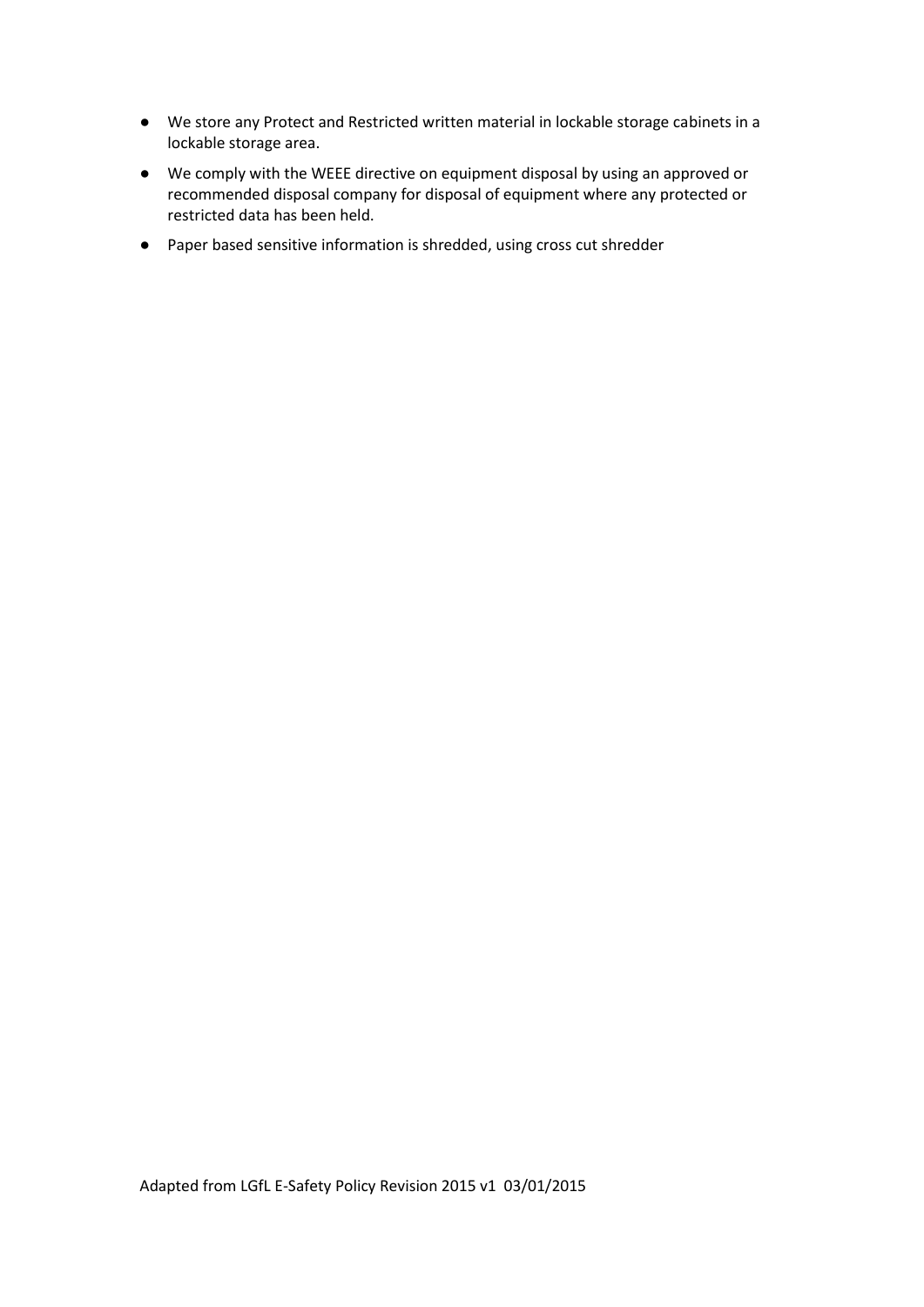# **6. Equipment and Digital Content**

# **Personal mobile phones and mobile devices**

- Mobile phones brought into school are entirely at the staff member or visitor's own risk. The School accepts no responsibility for the loss, theft or damage of any phone or hand held device brought into school.
- Pupils are not permitted to bring mobile phones into school.
- The recording, taking and sharing of images, video and audio on any mobile phone is to be avoided; except where it has been explicitly agreed otherwise by the Headteacher. Such authorised use is to be monitored and recorded. All mobile phone use is to be open to scrutiny and the Headteacher is to be able to withdraw or restrict authorisation for use at any time if it is to be deemed necessary.

#### **Digital images and video In this school:**

- We gain parental / carer permission for use of digital photographs or video involving their child as part of the school agreement form when their daughter / son joins the school;
- We do not identify pupils in online photographic materials or include the full names of pupils in the credits of any published school produced video materials / DVDs;
- Staff sign the school's Acceptable Use Policy and this includes a clause on the use of mobile phones / personal equipment for taking pictures of pupils;
- If specific pupil photos (not group photos) are used on the school web site, in the prospectus or in other high profile publications the school will obtain individual parental or pupil permission for its long term use
- Pupils are taught about how images can be manipulated in their e-safety education programme and also taught to consider how to publish for a wide range of audiences which might include governors, parents or younger children as part of their ICT scheme of work;
- Pupils are taught that they should not post images or videos of others without their permission.

# **Asset disposal**

Details of all school-owned hardware will be recorded in a hardware inventory. Details of all school-owned software will be recorded in a software inventory.

All redundant equipment will be disposed of through an authorised agency. This will include a written receipt for the item including an acceptance of responsibility for the destruction of any personal data.

All redundant equipment that may have held personal data will have the storage media forensically wiped. Alternatively, if the storage media has failed, it will be physically destroyed. The school will only use authorised companies who will supply a written guarantee that this will happen